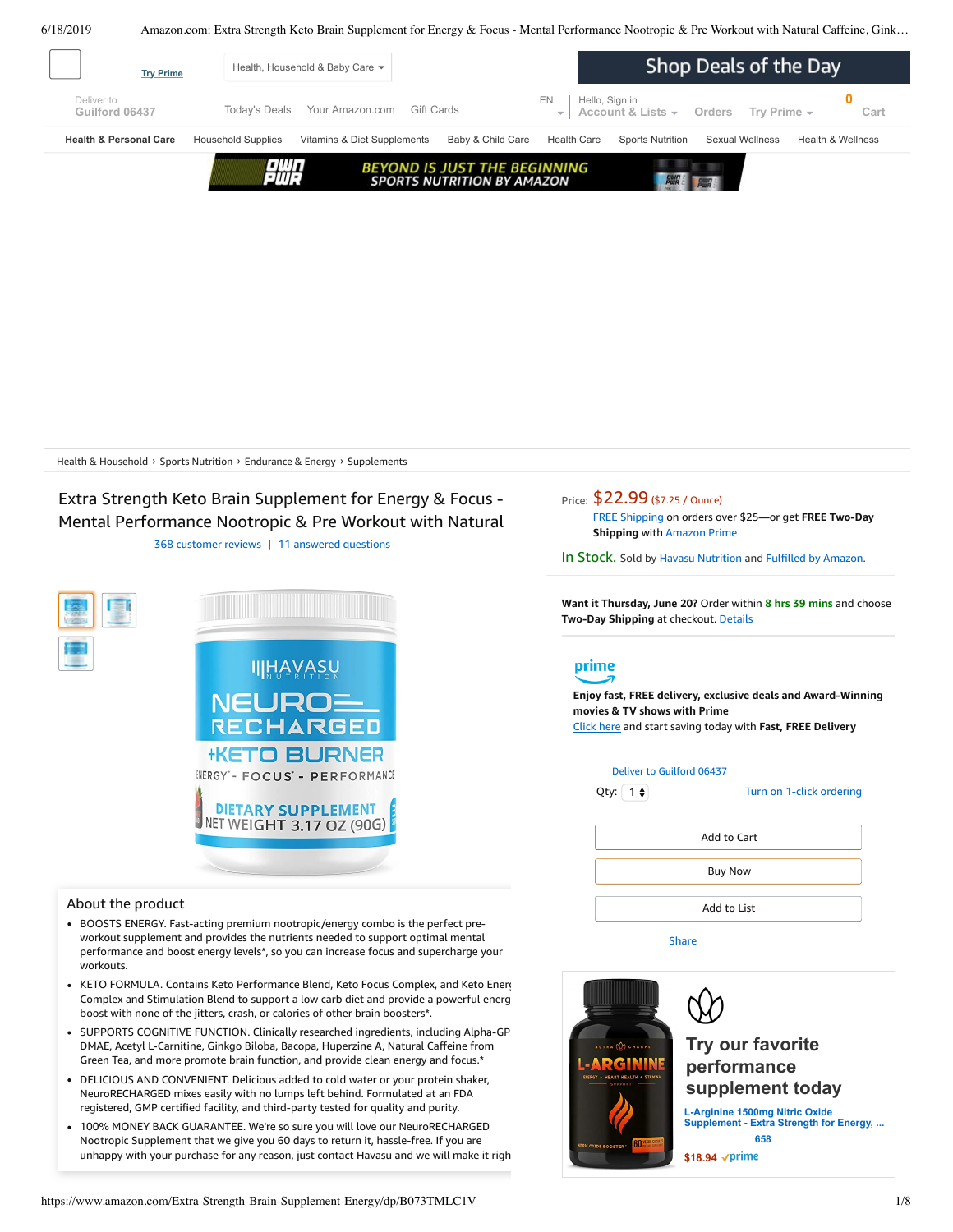6/18/2019 Amazon.com: Extra Strength Keto Brain Supplement for Energy & Focus - Mental Performance Nootropic & Pre Workout with Natural Caffeine, Gink…

Ad feedback



Total price: \$63.01 Add all three to Cart

Add all three to List

- **This item:** Extra Strength Keto Brain Supplement for Energy & Focus Mental Performance Nootropic & Pre Workout… \$22.99 (\$7.25 / Ounce)
- Extra Strength L Arginine 1200mg Nitric Oxide [Supplement](https://www.amazon.com/Extra-Strength-Arginine-Vascularity-L-Citrulline/dp/B01MS461VC/ref=pd_bxgy_121_2/143-6729050-3493109?_encoding=UTF8&pd_rd_i=B01MS461VC&pd_rd_r=e3c39638-91fd-11e9-abb5-d1b44b8297c8&pd_rd_w=6jn97&pd_rd_wg=gywgV&pf_rd_p=a2006322-0bc0-4db9-a08e-d168c18ce6f0&pf_rd_r=3F67GSM03DZ3XKY5VJN0&psc=1&refRID=3F67GSM03DZ3XKY5VJN0) for Muscle Growth, Vascularity & Energy… \$19.08 (\$0.64 / Count)
- Extra Strength Brain Supplement for Focus, Energy, Memory & Clarity Mental [Performance](https://www.amazon.com/Havasu-Nutrition-Strength-Supplement-Clarity/dp/B01J46SZUW/ref=pd_bxgy_121_3/143-6729050-3493109?_encoding=UTF8&pd_rd_i=B01J46SZUW&pd_rd_r=e3c39638-91fd-11e9-abb5-d1b44b8297c8&pd_rd_w=6jn97&pd_rd_wg=gywgV&pf_rd_p=a2006322-0bc0-4db9-a08e-d168c18ce6f0&pf_rd_r=3F67GSM03DZ3XKY5VJN0&psc=1&refRID=3F67GSM03DZ3XKY5VJN0) Nootropic… \$20.94 (\$0.70 / Count)

## Sponsored products related to this item



Ad feedback



Ad feedback

## What other items do customers buy after viewing this item?



| Genius Consciousness - Super Nootropic Brain Booster Supplement - Enhance Focus, Boost<br>Concentration & Improve Memory   Mind Enhancement with Alpha GPC & Lions Mane                                                |
|------------------------------------------------------------------------------------------------------------------------------------------------------------------------------------------------------------------------|
| Mushroom for Neuro Energy & IQ                                                                                                                                                                                         |
| 2,080                                                                                                                                                                                                                  |
| \$37.99                                                                                                                                                                                                                |
| Extra Strength Brain Supplement for Focus, Energy, Memory & Clarity - Mental Performance<br>Nootropic with Super Ginkgo Biloba - Supports Brain Function - 30 Capsules for Men & Women;<br>Non-GMO<br>3.259<br>\$20.94 |
| Premium Brain Function Supplement - Memory, Focus, Clarity - Nootropic Booster with DMAE,<br>Bacopa Monnieri, L-Glutamine, Multi Vitamins, Multi Minerals - Arazo Nutrition<br>1.426<br>\$19.95                        |



Genius Mushroom – Lions Mane, Cordyceps and Reishi – Immune System Booster & Nootropic Brain [Supplement](https://www.amazon.com/Genius-Mushroom-Cordyceps-Nootropic-Supplement/dp/B078SJ9F5S/ref=pd_cp_121_4?pd_rd_w=CwxHK&pf_rd_p=ef4dc990-a9ca-4945-ae0b-f8d549198ed6&pf_rd_r=3F67GSM03DZ3XKY5VJN0&pd_rd_r=e3c39638-91fd-11e9-abb5-d1b44b8297c8&pd_rd_wg=gywgV&pd_rd_i=B078SJ9F5S&psc=1&refRID=3F67GSM03DZ3XKY5VJN0) – Wellness Formula for Natural Energy, Stress Relief, Memory & Liver Support, 90 Veggie Pills [1,756](https://www.amazon.com/product-reviews/B078SJ9F5S/ref=pd_cp_121_4?pd_rd_w=CwxHK&pf_rd_p=ef4dc990-a9ca-4945-ae0b-f8d549198ed6&pf_rd_r=3F67GSM03DZ3XKY5VJN0&pd_rd_r=e3c39638-91fd-11e9-abb5-d1b44b8297c8&pd_rd_wg=gywgV&pd_rd_i=B078SJ9F5S&refRID=3F67GSM03DZ3XKY5VJN0)

[\\$21.95](https://www.amazon.com/Genius-Mushroom-Cordyceps-Nootropic-Supplement/dp/B078SJ9F5S/ref=pd_cp_121_4?pd_rd_w=CwxHK&pf_rd_p=ef4dc990-a9ca-4945-ae0b-f8d549198ed6&pf_rd_r=3F67GSM03DZ3XKY5VJN0&pd_rd_r=e3c39638-91fd-11e9-abb5-d1b44b8297c8&pd_rd_wg=gywgV&pd_rd_i=B078SJ9F5S&psc=1&refRID=3F67GSM03DZ3XKY5VJN0)

## Special offers and product promotions

- Save 10% each on Qualifying items offered by Havasu Nutrition when you purchase 2 or more. Enter code DEJAEQ3S at checkout. [Here's how](javascript:void(0))  (restrictions apply)
- ►►►SAVE 20% ON YOUR ORDER WHEN YOU BUY 4 OR MORE HAVASU NUTRITION PRODUCTS. Enter code HAVASU20 at checkout. Enter code HAVASU20 at checkout. [Here's how](javascript:void(0))  (restrictions apply)
- ►►SAVE 15% ON YOUR ORDER WHEN YOU BUY 3 OR MORE HAVASU NUTRITION PRODUCTS. Enter code HAVASU15 at checkout. Enter code HAVASU15 at checkout. [Here's how](javascript:void(0))  (restrictions apply)
- **[Your cost could be \\$0.00 instead of \\$22.99](https://www.amazon.com/gp/cobrandcard/marketing.html?pr=con321&inc=50gcUnrec&ts=byzyxgrcw0nk134zk3m4jx5ki11hrpr&dasin=B07RKY72PG&plattr=math&place=detailpage&imp=e9fdd819-b4cd-4189-9f9f-f071a9f84896)**! Get a **\$50 Amazon.com Gift Card** instantly upon approval for the **Amazon Rewards Visa Card** Apply now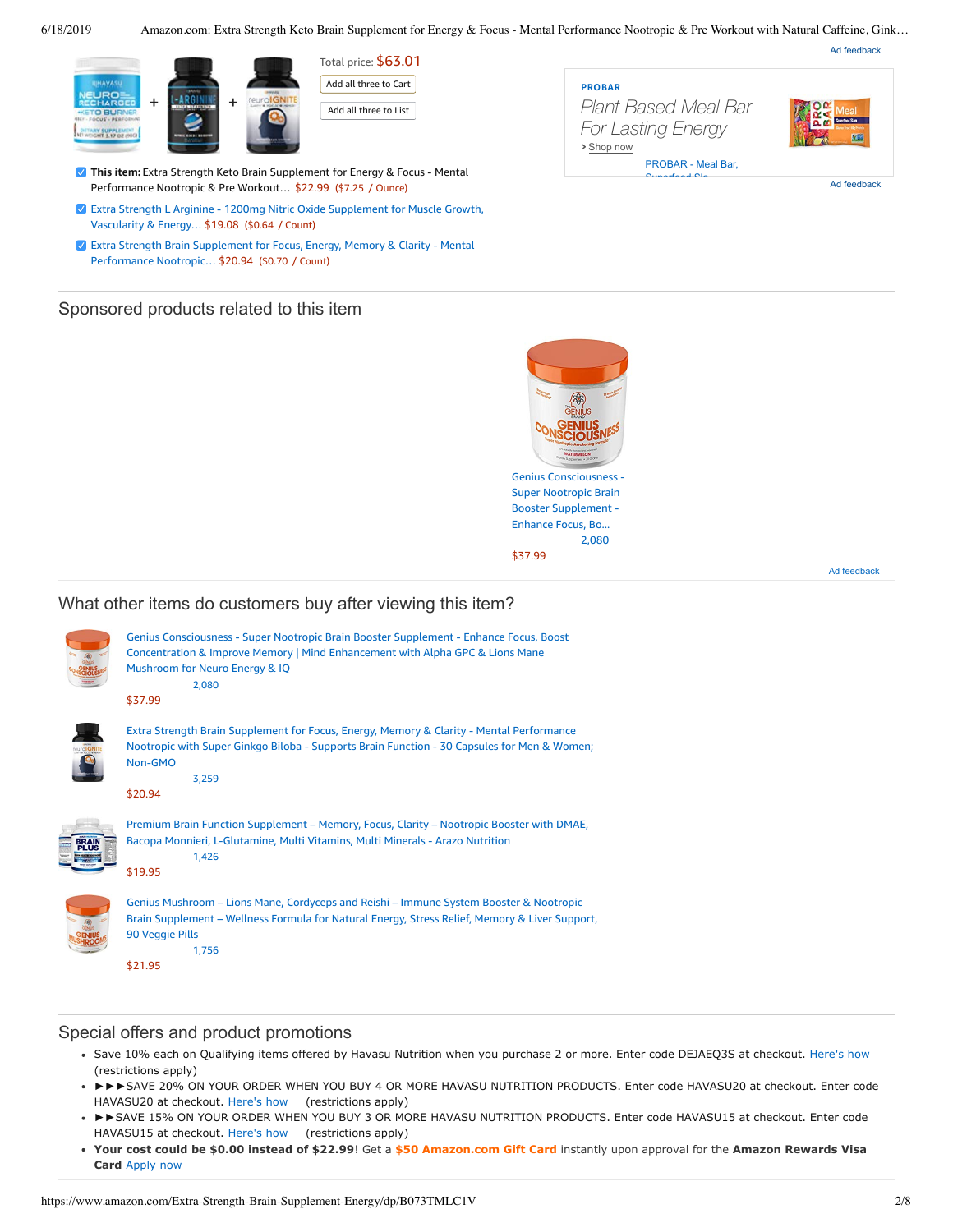6/18/2019 Amazon.com: Extra Strength Keto Brain Supplement for Energy & Focus - Mental Performance Nootropic & Pre Workout with Natural Caffeine, Gink…

## **Have a question?**

Find answers in product info, Q&As, reviews

### Product description

Optimal Mental Performance & Focus Without The Crash. Heighten your mental performance with clinically researched ingredients to promote circulation in the brain, support healthy memory function and cognition.\* Our fast-acting brain booster formula was carefully formulated to provide the perfect blend of ingredients known to enhance your mental performance to ignite your mind's full potential\*, as well as: ✓ Boosts Mental Performance & Concentration\* ✓ Promotes Positive Mood & Outlook\* Bigger Pumps. Bigger Gains. Made with premium and banned substance free ingredients, including caffeine from only natural sources, our Premium Neuro Recharged will get you laser focused and provide a true performance boost for the entire duration of your workout. √ Instant and Non-Jittery Energy\* ✓ Thermogenic Fat Burner\* ✓ Creatine Free ✓ Support Metabolism and Endurance\* ✓ Promote Vascularity and Workout Performance\* Supports Keto Lifestyle. Neuro Recharged delivers key nutrients to provide lasting energy, focus and endurance without harsh stimulants, so you can reach optimal performance and focus on what's important to you. This nootropic supplement provides key nutrients and vitamins to support low-carbohydrate diets. Whether it is getting in one more set or getting through a large work assignment, cramming for a test or anything life throws at you, take it on with confidence and at optimal levels. Perfect for students, the workplace, athletes and everyday life.

### Product details

**Shipping Weight:** 6.2 ounces [\(View shipping rates and policies\)](https://www.amazon.com/gp/help/seller/shipping.html/ref=dp_pd_shipping?ie=UTF8&asin=B07RKY72PG&seller=ATVPDKIKX0DER)

**ASIN:** B07RKY72PG

**UPC:** 045928394374 309272979855

**Average Customer Review:** [368 customer reviews](https://www.amazon.com/product-reviews/B07RKY72PG/ref=acr_dpproductdetail_text?ie=UTF8&showViewpoints=1)

**Amazon Best Sellers Rank:** #39,930 in Health & Household ([See Top 100 in Health & Household\)](https://www.amazon.com/gp/bestsellers/hpc/ref=pd_zg_ts_hpc) #173 in [Sports Nutrition Endurance & Energy Supplements](https://www.amazon.com/gp/bestsellers/hpc/6973678011/ref=pd_zg_hrsr_hpc)

**Product Warranty:** For warranty information about this product, please [click here](https://www.amazon.com/gp/feature.html/ref=dp_warranty_request_3P?ie=UTF8&docId=1002406021)

Would you like to **tell us about a lower price**?

Related Video Shorts (0) [Upload](https://www.amazon.com/creatorhub/video/upload?productASIN=B07RKY72PG&referringURL=ZHAvQjA3UktZNzJQRw%3D%3D&ref=RVSW) your video



**Be the first video**

Your name here

### Important information

#### **Legal Disclaimer**

Statements regarding dietary supplements have not been evaluated by the FDA and are not intended to diagnose, treat, cure, or prevent any disease or health condition.

#### **Ingredients**

Niacin, L-Tyosine, Choline Bitartrate, Phosphatidylcholine, Natural Caffeine, Alpha GPC, DMAE, Acetyl L-Carnitine, Ginkgo Biloba, Bacopa Extract, Huperzine A, Citric Acid, Natural Flavors, Sucralose, Silicon Dioxide, Beet Root Powder

## Compare with similar items



https://www.amazon.com/Extra-Strength-Brain-Supplement-Energy/dp/B073TMLC1V 3/8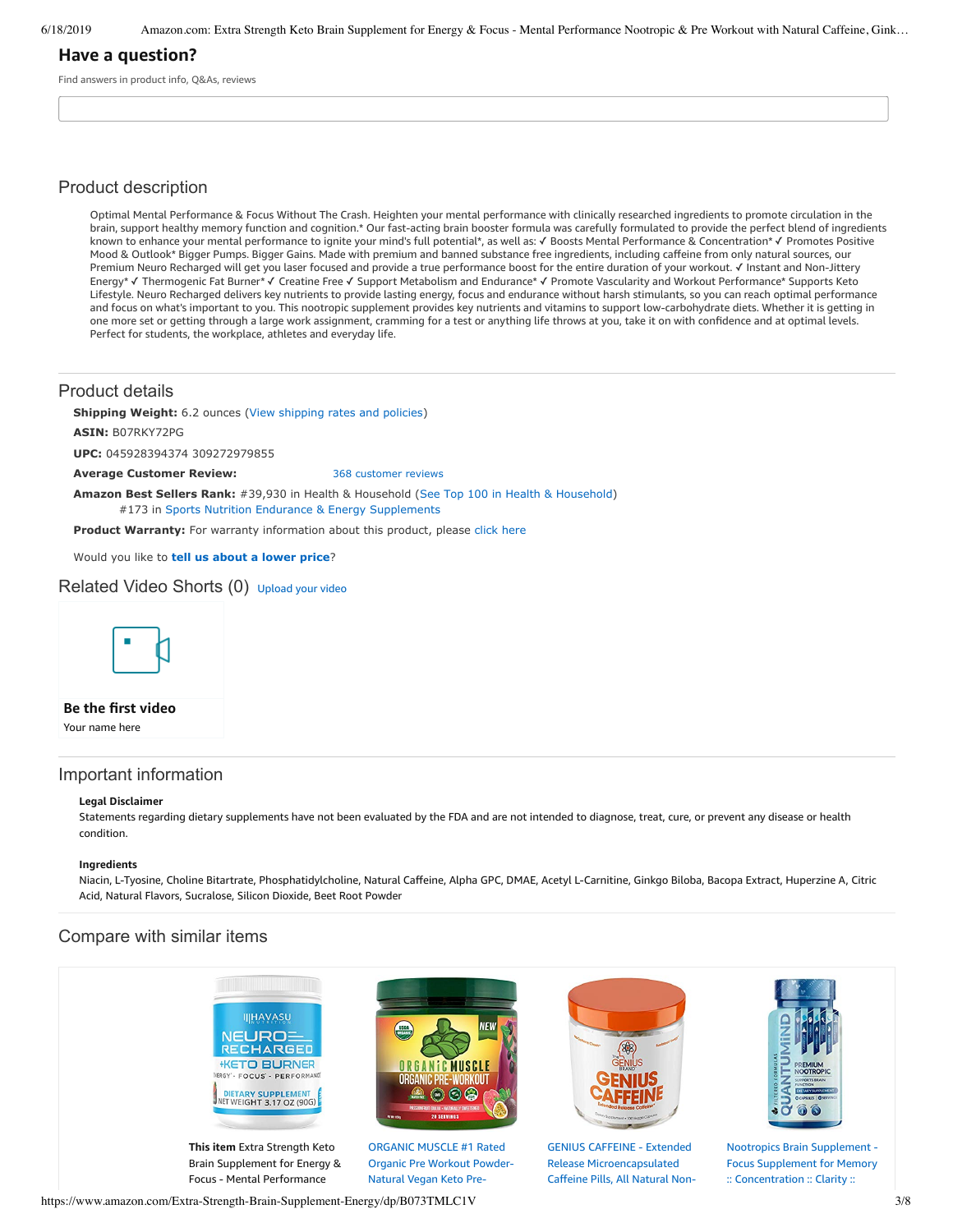|                        | Nootropic & Pre Workout with<br>Natural Caffeine, Ginkgo Biloba<br>& More - No Crash, No Jitters<br>Brain Booster Stack 3.17 oz<br>Add to Cart                                                                                                                                                                                                                                                                                                                                                                                                                                                                                                                                                                                                                                                     | <b>Workout &amp; Organic Energy</b><br><b>Supplement for Men &amp;</b><br>Women-Non-GMO, Paleo,<br><b>Plant Based - Passionfruit</b><br><b>Guava - 160g</b><br>Add to Cart | <b>Crash Sustained Energy &amp; Focus</b><br>Supplement -Preworkout &<br><b>Nootropic Brain Booster For</b><br>Men & Women, 100 veggie<br>capsules<br>Add to Cart                                                                                                                                                                                                                                                                                                                                                                           | <b>Energy - Mental Health and</b><br><b>Memory Supplement for Brain</b><br>with Ashwaganda -<br><b>QUANTUMIND by Filtered</b><br>Formulas (90)<br>Add to Cart |
|------------------------|----------------------------------------------------------------------------------------------------------------------------------------------------------------------------------------------------------------------------------------------------------------------------------------------------------------------------------------------------------------------------------------------------------------------------------------------------------------------------------------------------------------------------------------------------------------------------------------------------------------------------------------------------------------------------------------------------------------------------------------------------------------------------------------------------|----------------------------------------------------------------------------------------------------------------------------------------------------------------------------|---------------------------------------------------------------------------------------------------------------------------------------------------------------------------------------------------------------------------------------------------------------------------------------------------------------------------------------------------------------------------------------------------------------------------------------------------------------------------------------------------------------------------------------------|---------------------------------------------------------------------------------------------------------------------------------------------------------------|
| <b>Customer Rating</b> | (368)                                                                                                                                                                                                                                                                                                                                                                                                                                                                                                                                                                                                                                                                                                                                                                                              | (1543)                                                                                                                                                                     | (1720)                                                                                                                                                                                                                                                                                                                                                                                                                                                                                                                                      | (64)                                                                                                                                                          |
| Price                  | \$2299                                                                                                                                                                                                                                                                                                                                                                                                                                                                                                                                                                                                                                                                                                                                                                                             | \$4497                                                                                                                                                                     | \$1499                                                                                                                                                                                                                                                                                                                                                                                                                                                                                                                                      | \$3499                                                                                                                                                        |
| <b>Shipping</b>        | FREE Shipping on orders over<br>\$25                                                                                                                                                                                                                                                                                                                                                                                                                                                                                                                                                                                                                                                                                                                                                               | FREE Shipping on orders over<br>\$25                                                                                                                                       | FREE Shipping on orders over<br>\$25                                                                                                                                                                                                                                                                                                                                                                                                                                                                                                        | FREE Shipping on orders over<br>\$25                                                                                                                          |
| Sold By                | <b>Havasu Nutrition</b>                                                                                                                                                                                                                                                                                                                                                                                                                                                                                                                                                                                                                                                                                                                                                                            | <b>Organic Muscle</b>                                                                                                                                                      | Amazon.com                                                                                                                                                                                                                                                                                                                                                                                                                                                                                                                                  | <b>Filtered Formulas</b>                                                                                                                                      |
| <b>Item Dimensions</b> |                                                                                                                                                                                                                                                                                                                                                                                                                                                                                                                                                                                                                                                                                                                                                                                                    | $3.5 \times 3.5 \times 3.25$ in                                                                                                                                            | $3 \times 3 \times 4$ in                                                                                                                                                                                                                                                                                                                                                                                                                                                                                                                    | $\overline{\phantom{0}}$                                                                                                                                      |
| <b>Safety Warning</b>  | Always consult your physician<br>or licensed qualified healthcare<br>professional before using this<br>product. If you begin to<br>experience any side effects,<br>consult your doctor and<br>discontinue use. Your doctor<br>will have your extensive<br>medical health history as well<br>as knowledge of what other<br>substances you are consuming,<br>which is important when taking<br>a supplement. Actual product<br>packaging and materials may<br>contain different information<br>than what is shown on our<br>website. We recommend that<br>you do not rely solely on the<br>information presented and that<br>you always read labels,<br>warnings, and directions before<br>using or consuming a product.<br>Your health is of the upmost<br>importance to us at Havasu<br>Nutrition. |                                                                                                                                                                            | Consult your physician prior to<br>using this product if you are<br>pregnant, nursing, under 18<br>years of age, taking medication<br>or have a medical condition.<br>Immediately discontinue use<br>and contact your physician if<br>any adverse reactions occur.<br>Keep out of reach of children.<br>Store in a cool, dry place away<br>from excessive heat. . This<br>product is labelled to United<br>States standards and may differ<br>from similar products sold<br>elsewhere in its ingredients,<br>labeling and allergen warnings | -                                                                                                                                                             |

# Sponsored products related to this item



Liquid I.V. Hydration Multiplier, Electrolyte Powder, Easy Open Packets, [Supplement...](https://www.amazon.com/gp/slredirect/picassoRedirect.html/ref=sspa_dk_detail_0?ie=UTF8&adId=A05575971K8YFUNYYPK1M&qualifier=1560885524&id=8334570201271928&widgetName=sp_detail2&url=%2Fdp%2FB01IT9NLHW%2Fref%3Dsspa_dk_detail_0%3Fpsc%3D1) [1,525](https://www.amazon.com/gp/slredirect/picassoRedirect.html/ref=sspa_dk_detail_0?ie=UTF8&adId=A05575971K8YFUNYYPK1M&qualifier=1560885524&id=8334570201271928&widgetName=sp_detail2&url=%2Fdp%2FB01IT9NLHW%2Fref%3Dsspa_dk_detail_0%3Fpsc%3D1#customerReviews)

\$24.95



Did you know Amazon<br>now accepts FSA cards?

Learn more \*

Ad feedback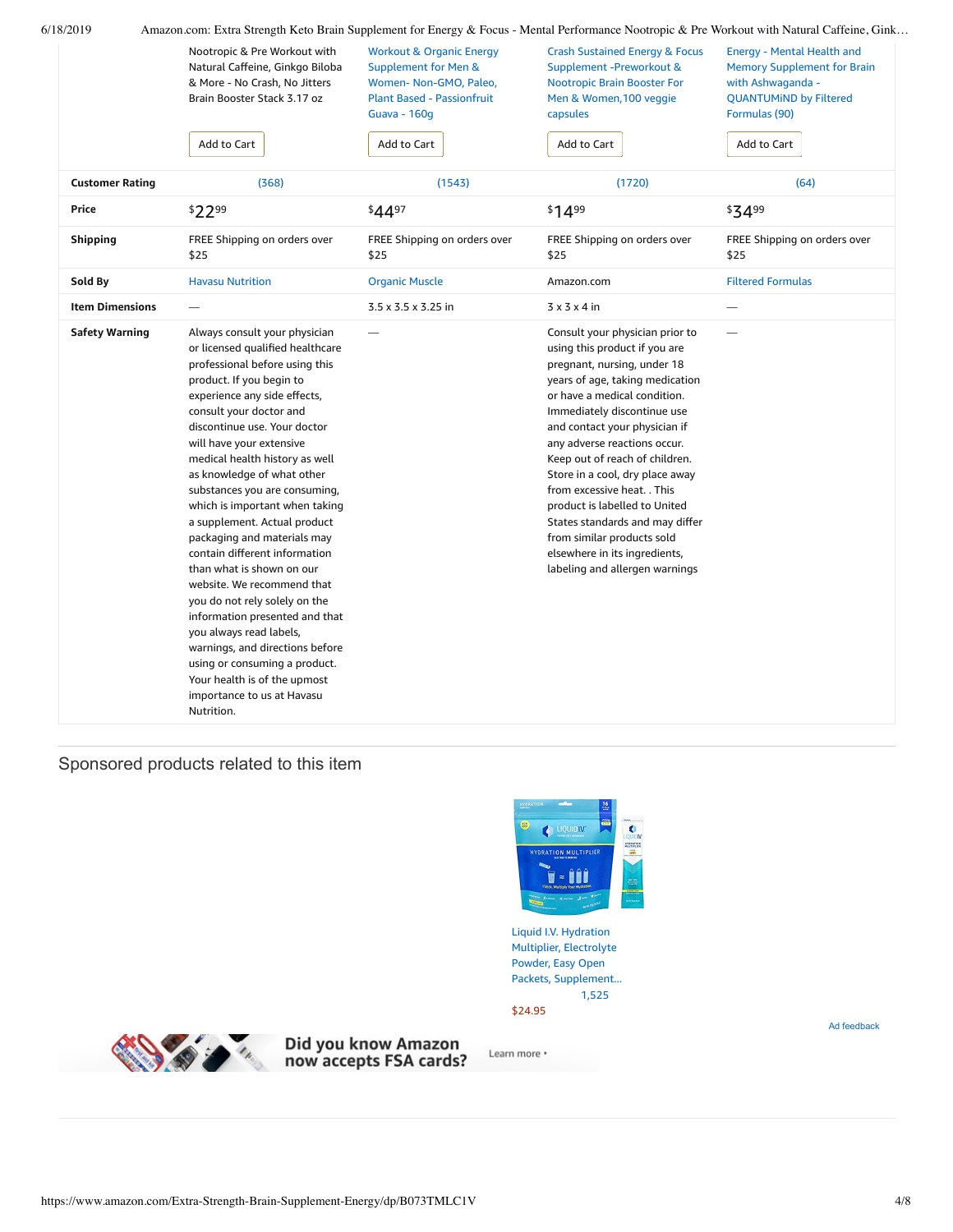## <span id="page-4-1"></span>Customer Questions & Answers

[See questions and answers](https://www.amazon.com/ask/questions/asin/B07RKY72PG/ref=cm_cd_dp_lla_ql_ll)

### <span id="page-4-0"></span>**[368 customer](https://www.amazon.com/Extra-Strength-Brain-Supplement-Energy/product-reviews/B07RKY72PG/ref=cm_cr_dp_d_show_all_top?ie=UTF8&reviewerType=all_reviews) reviews**

4.2 out of 5 [stars](javascript:void(0))

| 5 star | 65% |
|--------|-----|
| 4 star | 19% |
| 3 star | 5%  |
| 2 star | 5%  |
| 1 star | 6%  |

#### **Review this product**

Share your thoughts with other customers



**Customer images**



See all customer images

#### **Showing 1-8 of 368 reviews**

Top Reviews Top Reviews

KT

**Lets [Break](https://www.amazon.com/gp/customer-reviews/R2XQSYVI6DIW2Z/ref=cm_cr_dp_d_rvw_ttl?ie=UTF8&ASIN=B07RKY72PG) This Down**

September 11, 2017

**Verified Purchase**

So far so good!

First off: I am no doctor or professional of any kind when it comes to this type of stuff. I just like to do my research on things I put into my body. This is a non-formal review solely from the frame of the products claimed "increased brain performance".

I have only taken this 5 times so far. All doses was 1 scoop first thing in the morning before work on an empty stomach. Its taste really good and has really help me get my day going and kept me motivated and focus through out the day. I didn't really noticed a crash either except for a slight emptiness of a distant caffeine crash. I hope that the effect will not diminish from repeated use as I plan on using it every other day for two weeks before giving it a break.

So, lets get into the ingredients in this product. It seems like most of the ingredients are chosen primary

https://www.amazon.com/Extra-Strength-Brain-Supplement-Energy/dp/B073TMLC1V 5/8

Ad feedback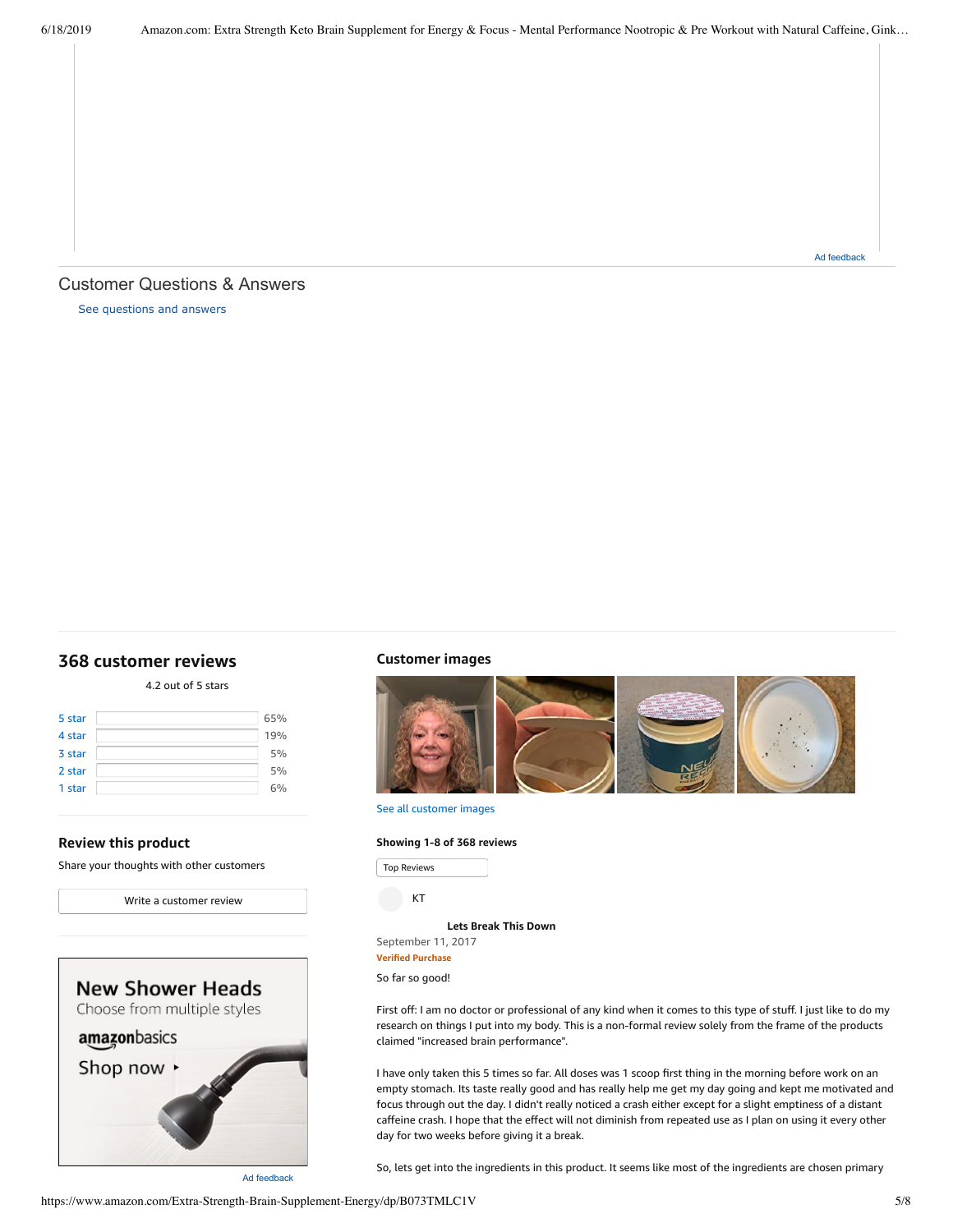#### $\mathsf{Read\ more\ }$

#### 77 people found this helpful

| Helpful             | Comment | Report abuse |  |  |
|---------------------|---------|--------------|--|--|
| Stephanie R         |         |              |  |  |
| Just what I needed! |         |              |  |  |
| Sentember 19, 2017  |         |              |  |  |

**Verified Purchase**

I'm usually up around 5am and fall asleep around midnight (most days) and I'm pretty caffeine intolerant as I've been on so many preworkouts in the past and have been training for 3 years. Recently started a new job which was affecting my training drastically due to energy, time changes and just lack of sleep to be honest, but this stuff seriously gave me the boost I needed just like before I was working and I'm so happy with it! Highly recommend to be added to your supplements.

19 people found this helpful

| Helpful | Comment | Report abuse |
|---------|---------|--------------|
|         |         |              |

Joshua & Ally

**[High-quality](https://www.amazon.com/gp/customer-reviews/R370WNCO0XYCRN/ref=cm_cr_dp_d_rvw_ttl?ie=UTF8&ASIN=B07RKY72PG) blend of nootropics to help energize and give focus, all in a delicious drink**

#### **powder!**

November 25, 2017

#### **Verified Purchase**

This brain health supplement provides a great combination of nootropics including two of my favorites - Bacopa Monnieri and Gingko Biloba - plus natural caffeine. With 30 servings per jar, this is a really good value. If you're looking for a delicious way to take a solid nootropic supplement, this is a really good place to start. I'll share some of the pros and cons I've found about these below.

#### PROS:

- Ingredient Quality: The blend used in this powder includes a variety of nootropic supplements that have had a fair amount of clinical research showing their efficacy, such as Bacopa Monnieri and Gingko Biloba. So if you're a science-minded individual and you're seeking sound information to help you make a decision on whether to get these, take a look at examine.com where you can find a variety of clinical studies about each of these supplements.

- Noticeable Effects: I've felt a minor boost in mental acuity since I started taking this. I don't sleep as much as I should, and I've found that after taking this regularly for about a week, I'm still able to function on those days where I only got a couple hours of sleep. I by no means recommend using these in place of

#### make. Read [more](javascript:void(0))

10 people found this helpful



kathys chicago bears

### **Good [stuff!!!!!](https://www.amazon.com/gp/customer-reviews/R15UYXCXA1KZ41/ref=cm_cr_dp_d_rvw_ttl?ie=UTF8&ASIN=B07RKY72PG)**

October 17, 2017 **Verified Purchase**

Wonderful product, I was very skeptical at first, but I I tried it and loved it. It tastes good, kinda fruity but gives you a morning kick start. I feel that I have more energy and get quickly focused in the morning much more than coffee.

11 people found this helpful



Fran F

**I like that it is in powder form and easily [dissolves](https://www.amazon.com/gp/customer-reviews/R2ZP1FXXRHHIIP/ref=cm_cr_dp_d_rvw_ttl?ie=UTF8&ASIN=B07RKY72PG) ...**

September 29, 2017 **Verified Purchase**

I have been using Neuro Recharged for about 3 weeks. I like that it is in powder form and easily dissolves in water. It tastes good, too.

It took a while before I began to see a difference using this product. I have had problems with memory, comprehension and focus for quite some time and have tried many different supplements. I can't say that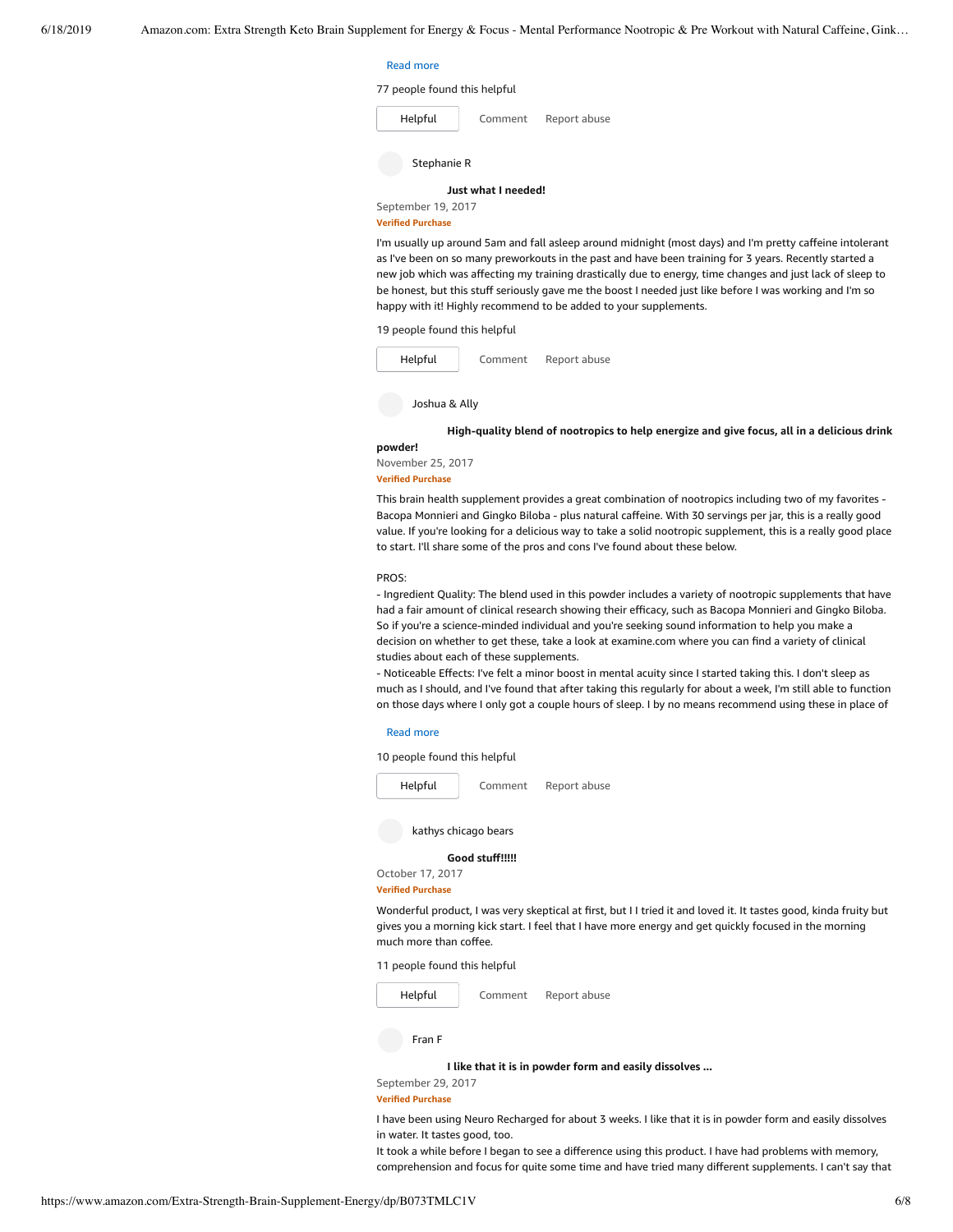| 6/18/2019 | Amazon.com: Extra Strength Keto Brain Supplement for Energy & Focus - Mental Performance Nootropic & Pre Workout with Natural Caffeine, Gink                                                                                                                                                                                                 |
|-----------|----------------------------------------------------------------------------------------------------------------------------------------------------------------------------------------------------------------------------------------------------------------------------------------------------------------------------------------------|
|           | I've noticed a drastic difference using Neuro Recharged, but I have noticed I'm not having as much trouble<br>understanding what I'm reading. My mind seems clearer also.<br>I'm going to continue using Neuro Recharged to see how effective it will be after my brain has had time to<br>heal itself with the nutrients in the supplement. |
|           | 9 people found this helpful                                                                                                                                                                                                                                                                                                                  |
|           | Helpful<br>Report abuse<br>Comment                                                                                                                                                                                                                                                                                                           |
|           | See all 368 reviews                                                                                                                                                                                                                                                                                                                          |
|           | Write a customer review                                                                                                                                                                                                                                                                                                                      |
|           |                                                                                                                                                                                                                                                                                                                                              |

## Customers who bought this item also bought

|                                                                    | <b><i>WATERMELON</i></b><br>TOY Supplement . 79 Grant |
|--------------------------------------------------------------------|-------------------------------------------------------|
|                                                                    | <b>Genius Consciousness -</b>                         |
|                                                                    | <b>Super Nootropic Brain</b>                          |
|                                                                    | <b>Booster Supplement -</b>                           |
|                                                                    | Enhance Focus, Boost                                  |
|                                                                    | 2,080                                                 |
|                                                                    | #1 Best Seller in Choline                             |
|                                                                    | <b>Vitamin Supplements</b>                            |
|                                                                    | \$37.99                                               |
|                                                                    |                                                       |
| <b>PRE WORKOUT UNDER \$20</b><br><b>SPORTS NUTRITION BY AMAZON</b> |                                                       |

Disclaimer: While we work to ensure that product information is correct, on occasion manufacturers may alter their ingredient lists. Actual product packaging and materials may contain more and/or different information than that shown on our Web site. We recommend that you do not solely rely on the information presented and that you always read labels, warnings, and directions<br>before using or consuming a prod advice given by a physician, pharmacist, or other licensed health-care professional. You should not use this information as self-diagnosis or for treating a health problem or disease. Contact your health-care provider immediately if you suspect that you have a medical problem. Information and statements regarding dietary supplements have not been evaluated by the Food and Drug Administration and are not intended to diagnose, treat, cure, or prevent any disease or health condition. Amazon.com assumes no liability for inaccuracies or misstatements about products.

[Back to top](#page-0-0)

| <b>Get to Know Us</b> |  |
|-----------------------|--|
|                       |  |

[Careers](https://www.amazon.jobs/) [Blog](https://blog.aboutamazon.com/?utm_source=gateway&utm_medium=footer) [About Amazon](https://www.aboutamazon.com/?utm_source=gateway&utm_medium=footer) [Press Center](https://www.amazon.com/pr) [Investor Relations](https://www.amazon.com/ir) [Amazon Devices](https://www.amazon.com/amazon-devices/b?ie=UTF8&node=2102313011&ref_=footer_devices) [Tour an Amazon Fulfillment Center](https://www.aboutamazon.com/amazon-fulfillment-center-tours?utm_source=gateway&utm_medium=footer&utm_campaign=fctours) **Make Money with Us** [Sell on Amazon](https://www.amazon.com/gp/redirect.html?_encoding=UTF8&location=https%3A%2F%2Fservices.amazon.com%2Fcontent%2Fsell-on-amazon.htm%2Fref%3Dfooter_soa%3Fld%3DAZFSSOA%26ref_%3Dfooter_soa&source=standards&token=1CC2E60AAEEFD9613C04037E8F5AFD0F4D90DC5B) [Sell Under Private Brands](https://www.amazon.com/l/ref=map_1_b2b_GW_FT?node=17882322011) [Sell on Amazon Handmade](https://www.amazon.com/gp/redirect.html?_encoding=UTF8&location=https%3A%2F%2Fservices.amazon.com%2Fhandmade%2Fhandmade.html%3Fld%3DAZUSHNDFooter%26ref_%3Dfooter_soa&source=standards&token=3B063664DF1F3D449986FD6D04FA7404D76C339B) [Sell Your Services on Amazon](https://www.amazon.com/gp/redirect.html?_encoding=UTF8&location=https%3A%2F%2Fservices.amazon.com%2Fselling-services%2Fbenefits.htm%3Fld%3DAZUSVAS-globalfooter%26ref_%3Dfooter_sell_svcs&source=standards&token=E93858F0E946F93FEAC7F36EFB8E10F5C54CDBFC) [Sell on Amazon Business](https://services.amazon.com/amazon-business.html?ld=usb2bunifooter) [Sell Your Apps on Amazon](https://developer.amazon.com/) [Become an Affiliate](https://affiliate-program.amazon.com/) [Advertise Your Products](https://advertising.amazon.com/?ref=ext_amzn_ftr) Self-Publish with Us **›** [See More](https://www.amazon.com/b/?_encoding=UTF8&ld=AZUSSOA-seemore&node=18190131011&ref_=footer_seemore)

# **Amazon Payment Products**

- [Amazon Rewards Visa Signature Cards](https://www.amazon.com/iss/credit/rewardscardmember?_encoding=UTF8&plattr=CBFOOT&ref_=footer_cbcc) [Amazon.com Store Card](https://www.amazon.com/iss/credit/storecardmember?_encoding=UTF8&plattr=PLCCFOOT&ref_=footer_plcc) [Amazon Business Card](https://www.amazon.com/dp/B07984JN3L?_encoding=UTF8&ie=UTF-8&plattr=ACOMFO) [Amazon.com Corporate Credit Line](https://www.amazon.com/dp/B07CBJQS16?_encoding=UTF8&ie=UTF-8&place=camp&plattr=CCLFOOT&pr=ibprox&ref_=footer_ccl) [Shop with Points](https://www.amazon.com/b?ie=UTF8&node=16218619011&ref_=footer_swp) [Credit Card Marketplace](https://www.amazon.com/compare-credit-card-offers/b?ie=UTF8&node=3561432011&ref_=footer_ccmp) [Reload Your Balance](https://www.amazon.com/Reload-Your-Gift-Card-Balance/b?ie=UTF8&node=10232440011&ref_=footer_reload_us) [Amazon Currency Converter](https://www.amazon.com/Currency-Converter/b?ie=UTF8&node=388305011&ref_=footer_tfx)
- **Let Us Help You** [Your Account](https://www.amazon.com/gp/css/homepage.html?ie=UTF8&ref_=footer_ya) [Your Orders](https://www.amazon.com/gp/css/order-history?ie=UTF8&ref_=footer_yo) [Shipping Rates & Policies](https://www.amazon.com/gp/help/customer/display.html?ie=UTF8&nodeId=468520&ref_=footer_shiprates) [Amazon Prime](https://www.amazon.com/gp/prime?ie=UTF8&ref_=footer_prime) [Returns & Replacements](https://www.amazon.com/gp/css/returns/homepage.html?ie=UTF8&ref_=footer_hy_f_4) [Manage Your Content and Devices](https://www.amazon.com/gp/digital/fiona/manage?ie=UTF8&ref_=footer_myk) [Amazon Assistant](https://www.amazon.com/gp/BIT/ref=footer_bit_v2_us_A0029?bitCampaignCode=A0029) [Help](https://www.amazon.com/gp/help/customer/display.html?ie=UTF8&nodeId=508510&ref_=footer_gw_m_b_he)